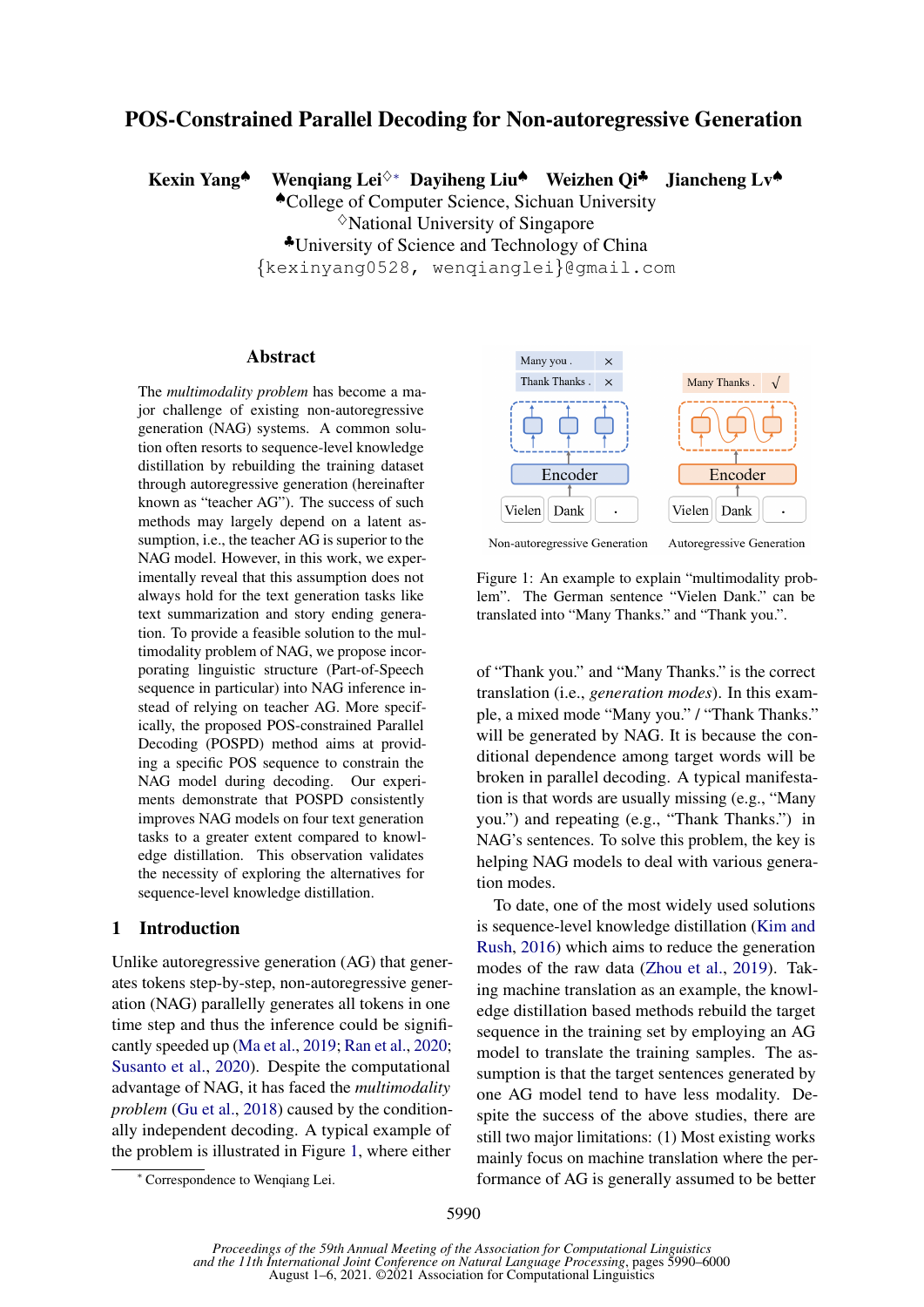than NAG. Clearly, such a solution will degrade the performance of NAG on the task where the AG model cannot obtain a better result. As demonstrated in our experiments (See  $\S$  [4.5\)](#page-5-0), there are a number of such tasks beyond the assumption like text summarization and story ending generation. (2) The knowledge distillation based methods may cost a tremendous amount of time to rebuild a largescale training set with AG, which runs counter to the initial goal of NAG to improve the speed.

To overcome the aforementioned limitations, we explore to alleviate the multimodality problem in a different manner. In short, we aim to constrain NAG generation modes in the inference stage, rather than directly reducing generation modes in the training stage. More specifically, our basic idea is that the linguistic structure of the target sentence could be helpful to alleviate the multimodality problem. In this paper, we show that the Part-of-Speech (POS) sequence, one of most simple solutions in modeling the linguistic structure [\(Cutting et al.,](#page-8-2) [1992\)](#page-8-2), could effectively verify our idea and show promising performance in four different tasks. In more details, the proposed POS-constrained Parallel Decoding (POSPD) trains a POS predictor to obtain POS tags of target sequences. In the inference stage, POSPD constrains NAG models to choose the final outputs that satisfy the pre-specified POS sequence. As the POS predictor with a shallow decoder is separately trained, our POSPD could act as a plug-and-play method to assistant NAG models with negligible extra time. Meanwhile, it also shows the speed advantage of our method even considering the time cost in building the POS dataset, since POS tagging is much faster than sentence generating due to the small POS dictionary.

To conduct a comprehensive empirical evaluation, we examine the generalizability of POSPD by applying it to two widely-used NAG models (i.e., CMLM and DisCo) over four text generation tasks, including text summarization, story ending generation, question generation, and machine translation. Experiments demonstrate that POSPD significantly and consistently improves the two NAG models and beats the sequence-level knowledge distillation with a considerable performance gap. The main contributions of this work could be summarized as follows:

• For the first time, we experimentally reveal that the implicit assumption of knowledge distillation does not always hold for the tasks (e.g., text summarization, story ending generation, as demonstrated in our experiments). In other words, AG cannot guarantee better performance than NAG, thus resulting in the undesirable performance of NAG if using knowledge distillation to alleviate the multimodality problem. This empirical result could provide novel insight to revisiting the role of the knowledge distillation in NAG.

• To alleviate the multimodality problem in various tasks, we propose POSPD by employing POS sequences to constrain the NAG generation modes in the inference stage. It is simple but effective, being able to act as a plugand-play assistant for NAG models. Such a linguistic structure based solution shows an effective and efficient alternative to the knowledge distillation paradigm in alleviating the multimodality problem<sup>[1](#page-1-0)</sup>.

# 2 Related Works

In this section, we first analyze related works on alleviating the multimodality problem. Then, we review some representative works which introduce the linguistic structure into some text generation scenarios.

# 2.1 The Multimodality Problem in NAG

Recently, various attempts have been made to alleviate the multimodality problem, which can be roughly divided into two types: (1) Reducing the diversity of generation modes in training; (2) Helping models select one generation mode in inference. The first type usually trains the NAG model under the guidance of an AG model (called teacher AG), e.g., sequence-level knowledge distillation [\(Kim](#page-8-1) [and Rush,](#page-8-1) [2016\)](#page-8-1), learning from AG model's hidden state [\(Li et al.,](#page-8-3) [2019\)](#page-8-3) and the curriculum learning with AG model [\(Liu et al.,](#page-9-2) [2020d;](#page-9-2) [Guo et al.,](#page-8-4) [2020a\)](#page-8-4). However, these methods implicitly assume that the teacher AG can achieve better performance than NAG models, otherwise it may degrade the performance of the NAG models. As two typical methods of the second type, iterative and dynamic programming methods have achieved promising performance. In short, iterative models generate the target sentence by iteratively refining the latest output [\(Ghazvininejad et al.,](#page-8-5) [2019;](#page-8-5) [Kasai et al.,](#page-8-6)

<span id="page-1-0"></span><sup>&</sup>lt;sup>1</sup>The source code and dataset are available at  $https:$ [//github.com/yangkexin/POSPD](https://github.com/yangkexin/POSPD)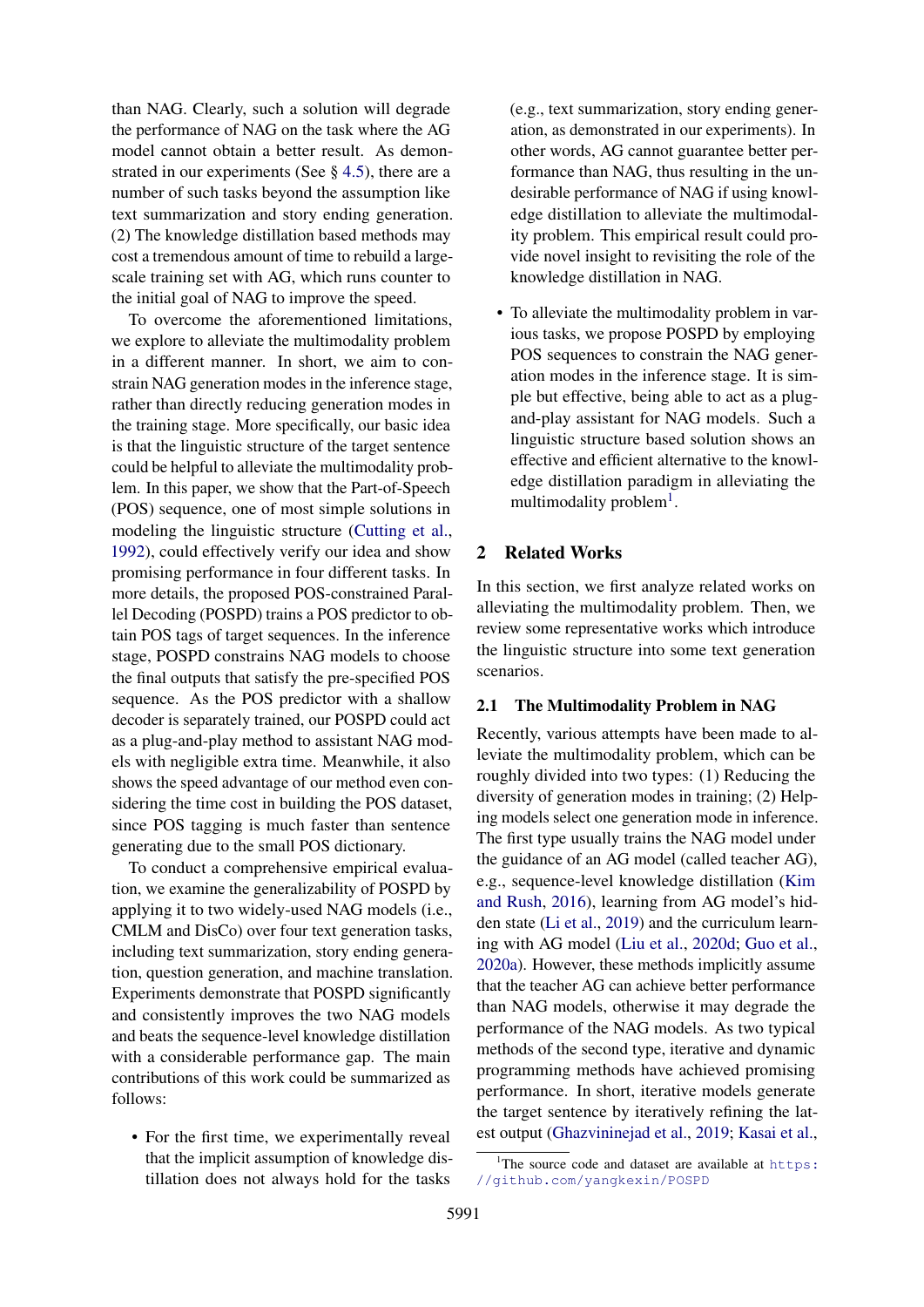<span id="page-2-1"></span>

Figure 2: An overview of the POS-constrained Parallel Decoding

[2020a;](#page-8-6) [Guo et al.,](#page-8-7) [2020b\)](#page-8-7). Alternatively, dynamic programming methods use a heuristic searching strategy to select a better output from multiple decoded candidates [\(Sun et al.,](#page-9-3) [2019;](#page-9-3) [Saharia et al.,](#page-9-4) [2020;](#page-9-4) [Ghazvininejad et al.,](#page-8-8) [2020\)](#page-8-8). The biggest difference is prespecifying the linguistic structure to constrain the generation of NAG in a plug-and-play way. Extensive experiments verify the effectiveness and efficiency of our idea.

# 2.2 Leveraging the Linguistic Structure

Text generation involves multiple tasks, such as style transfer [\(Liu et al.,](#page-9-5) [2020a\)](#page-9-5) and text filling [\(Liu](#page-9-6) [et al.,](#page-9-6) [2019\)](#page-9-6). Dating back to the period of statistical machine translation [\(Liu et al.,](#page-9-7) [2006;](#page-9-7) [Galley et al.,](#page-8-9) [2006\)](#page-8-9), linguistic structure prediction has long been investigated for it. Previous works often model and leverage syntactic structures on the decoder side, such as modeling long-distance word correspondence by syntactic dependency trees [\(Wu](#page-10-2) [et al.,](#page-10-2) [2017\)](#page-10-2), implicitly incorporate linguistic prior in decoder [\(Eriguchi et al.,](#page-8-10) [2017\)](#page-8-10) and joint decoding with syntactic structure [\(Feng et al.,](#page-8-11) [2020\)](#page-8-11). In NAG, linguistic structures can also be helpful. As a global pattern of target sentence, it could serve as the complementary to the parallel decoding by helping models capture words dependency. However, directly incorporating aforementioned methods into NAG are less portable for current NAG models, since they are originally designed for AG. In comparison, POSPD can act as a plug-and-play component that uses a separate POS predictor to constrain NAG models during inference. Therefore, the NAG model can enjoy the benefits of the syntactical structure constraining while retaining

its original model structure.

# 3 Methodology

In this section, we elaborate our POSPD for the NAG model. To ease of presentation, we start from a toy example to illustrate the overview of POSPD in § [3.1,](#page-2-0) and then give a detailed explanation of the implementation in § [3.2.](#page-3-0) After that, we present the training details of POSPD in § [3.3.](#page-4-0)

# <span id="page-2-0"></span>3.1 Overview

An overview of our POSPD method is demonstrated in Figure [2,](#page-2-1) where a toy example of machine translation is used as a showcase. To be exact, the German sentence "Vielen Dank." is fed simultaneously into both the POS predictor and the NAG model, and then the POS predictor generates a POS sequence JJ NNS PCT which is further converted into a binarized mask matrix through a conversion dictionary. Meanwhile, the NAG model generates the primary probability distributions through a softmax layer. Here, from Figure [1,](#page-0-0) words "Many" and "you" get the highest probability, resulting in the mix mode "Many you" if following the primary distribution. To avoid such an undesirable result, our POSPD automatically adjusts the probability according to the binarized mask matrix. For example, the probability of "you" is adjusted to 0, since the POS tag of "you" is PRP rather than NNS. As a result, "Many Thanks." gets the highest probability hence to be generated as the output.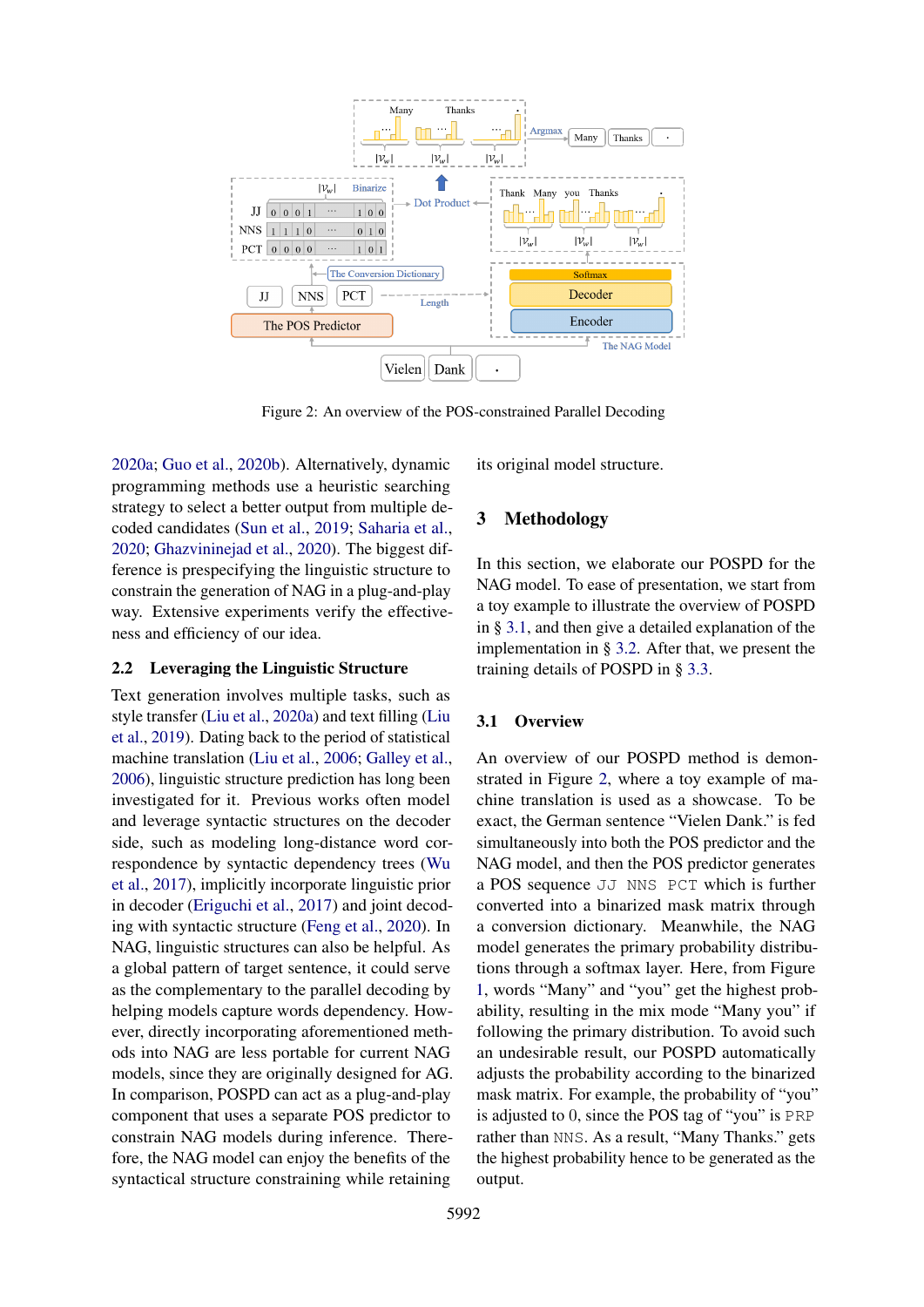### <span id="page-3-0"></span>3.2 POSPD in Details

In this part, we detail the POSPD by introducing the conversion dictionary building, the workflow of POSPD, and the core module—the POS predictor. Building a Conversion Dictionary The key idea of POSPD is filtering out the words that dissatisfy the prespecified POS sequence in the primary results of NAG. To implement our idea, we need a conversion dictionary  $\mathcal{D}_c$  that contains the mapping from POS tags to words. Given a target vocabulary  $V_w$  with the length of  $|V_w|$  and a POS tag set  $V_s$ , each key of  $\mathcal{D}_c$  is a POS tag in  $\mathcal{V}_s$  and the value is a set of words that can be assigned to this POS tag. It is worth noting that a word may have multiple POS tags. Therefore, one word may appear in multiple sets in  $\mathcal{D}_c$ .

The POSPD Workflow The workflow of POSPD is as follows: given a source sentence  $x$ , POSPD feeds it into both the NAG model's encoder and the POS predictor. After that, the POS predictor outputs a POS sequence  $s = (s_1, s_2, ..., s_L)$  for the target sentence. Meanwhile, the decoder of the NAG model generates a preliminary distribution matrix  $D = (d_1, d_2, ..., d_L)$ , where  $d_i$  represents the distribution of all words<sup>[2](#page-3-1)</sup> in the *i*-th position. Note that, the sentence length follows the length of the predicted POS tag L.

For the ease of implementation, the POS sequence s is converted into a binarized mask matrix  $M = (m_1, m_2, ..., m_L)$ . In details, for each POS tag  $s_i$ , the corresponding binarized vector is  $\boldsymbol{m_{i}}~=~(m_{i}^{1},m_{i}^{2},...,m_{i}^{|\mathcal{V}_{w}|}$  $\binom{|\mathcal{V}_w|}{i}$  and the *j*-th position  $m_i^j$  $i$  is defined as:

$$
m_i^j = \begin{cases} 1, & w_j \in \mathcal{D}_c^{s_i}; \\ 0, & w_j \notin \mathcal{D}_c^{s_i}, \end{cases}
$$
 (1)

where  $w_j$  is the j-th word token in  $\mathcal{V}_w$ . As a result, the POS sequence  $s$  is replaced by  $M$ . Finally, we get the new generation results by:

$$
y = \arg \max(\mathcal{M} \cdot \mathbf{D}). \tag{2}
$$

The POS Predictor As the core module of the POSPD, our POS predictor is dedicated to output the POS tag sequence of the target sentence when accepting the source sentence as the input. To train the POS predictor, we need to create a POS dataset where each sample is a pair consisting of a source sentence and a POS sequence of the target

sentence<sup>[3](#page-3-2)</sup>. As shown in Figure [3,](#page-3-3) the architecture of our POS predictor is a variant of the standard Transformer [\(Vaswani et al.,](#page-10-3) [2017\)](#page-10-3). As shown in the gray arrow flow, the main difference between our POS predictor and the vanilla Transformer is the layer number of encoder and decoder. To be specific, unlike the vanilla Transformer which contains six layers for both encoder and decoder, we use a multi-layer encoder and a one-layer decoder to reduce the inference time, because the complexity for decoding the POS sequence is much lower than that for the original sentence.

<span id="page-3-3"></span>

Figure 3: The overview of the POS predictor in POSPD. The linear layer (the red arrow points to) is only used in the training stage.

POS Predictor Optimization To optimize the POS predictor, we take a multi-task learning [\(Evge](#page-8-12)[niou and Pontil,](#page-8-12) [2004\)](#page-8-12) paradigm to jointly decode the word sequence and POS sequence on the target side. The underlying hypothesis is that the target word sentence is highly related to the POS sequence. Given a source sentence  $x$ , a POS sequence s and a target sentence  $y = (y_1, y_2, ..., y_L)$ , the learning objective is then defined as the sum of the POS tagging loss (the first term) and the sentence prediction loss (the second term):

$$
\mathcal{L} = \mathcal{L}_{pos} + \mathcal{L}_{word},\tag{3}
$$

where the POS sentence prediction loss can be written as:

$$
\mathcal{L}_{pos} = \sum_{t=1}^{L} \log P(s_t | s_{< t}, \boldsymbol{x}), \tag{4}
$$

and the target sentence prediction loss is:

$$
\mathcal{L}_{word} = \sum_{t=1}^{L} \log P(y_t | s_{< t}, \boldsymbol{x}). \tag{5}
$$

<span id="page-3-1"></span><sup>&</sup>lt;sup>2</sup>The length of  $d_i$  is  $|\mathcal{V}_w|$ .

<span id="page-3-2"></span><sup>&</sup>lt;sup>3</sup>We use NLTK POS tagger to create the POS sequence, which can be found at [https://www.nltk.org/book/](https://www.nltk.org/book/ch05.html) [ch05.html](https://www.nltk.org/book/ch05.html).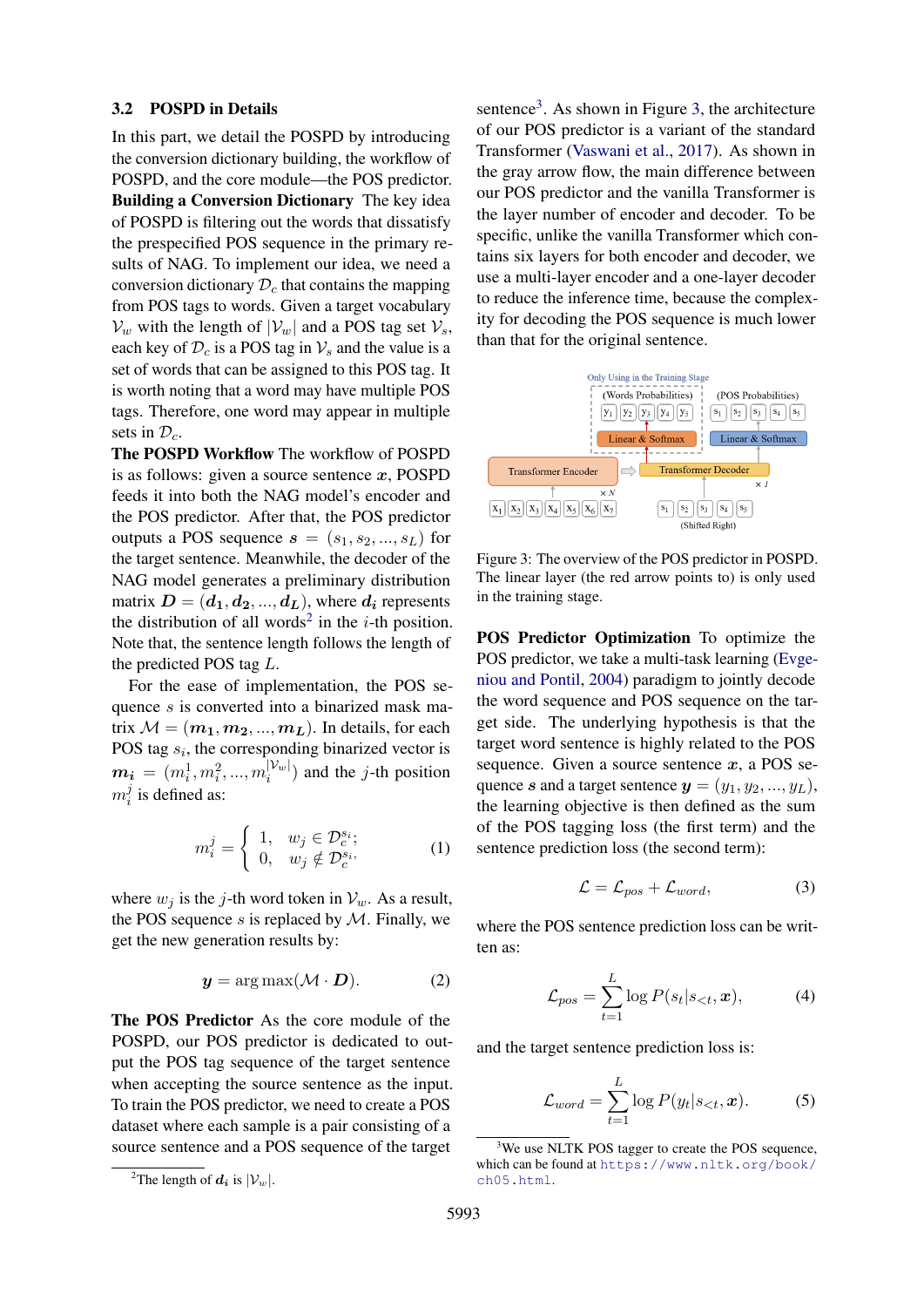In our method, the POS predictor uses an extra linear layer after the decoder to generate the target sentence, as shown in Figure [3.](#page-3-3) After training, we only need the POS predicting linear layer for inference, thus enjoying the better performance for the POS sequence prediction.

# <span id="page-4-0"></span>3.3 Training under the BPE Condition

Almost all NAG models use the Byte Pair Encoding (BPE) [\(Sennrich et al.,](#page-9-8) [2016\)](#page-9-8) technique to build the word vocabulary with subword-level tokens. However, these tokens cannot be tagged by the mainstream POS Taggers [\(Yarowsky and](#page-10-4) [Ngai,](#page-10-4) [2001\)](#page-10-4), which makes difficulties in building the POS dataset. To address this issue, we propose a simple but effective subword-level POS tagging method for our POS predictor. A simple example is demonstrated in Table [1,](#page-4-1) the NLTK toolkit tags the word "gutacht" as NN in the original sentence but cannot handle the BPE form "gut ##ach ##t". Intuitively, we can assign the BPE form to have the POS tag as "gutacht" (i.e. NN NN NN). However, this method increases the number of repeated tokens in generation sentences of NAG models and even worsens the performance. The possible reason is that the aforementioned method cannot explicitly distinguish whether a POS tag is associated with a BPE token or a complete word. In contrast, our method tags the BPE form as NN1 NN2 NN3. As a result, the conversion dictionary is more sparse while improving the mapping between the POS tag and the corresponding words. In addition, the word "question" is tagged as NN, since it doesn't have any sub-word tokens after the BPE.

<span id="page-4-1"></span>

| Ori.<br><b>BPE</b> | yesterday, gutacht's mayor gave a clear answer<br>to this question.<br>yesterday, gut ##ach ##t 's mayor gave a clear<br>answer to this question. |  |  |
|--------------------|---------------------------------------------------------------------------------------------------------------------------------------------------|--|--|
| <b>WP</b>          | NN, NN SYM\$ JJ NN VBD DT JJ NN<br>TO DT NN                                                                                                       |  |  |
| <b>SWP</b>         | NN PCT NN1 NN2 NN3 SYM\$ JJ NN<br>DT JJ NN TO DT NN PCT                                                                                           |  |  |

Table 1: An example of the subword-level POS tagging method, where "WP" denotes the POS sequence generated by NLTK, and "SWP" is the "WP" of sub-word level. "##" denotes the subword token marker.

# 4 Experiments

In this section, we use multiple text generation datasets to comprehensively evaluate the effectiveness and efficiency of the proposed POSPD. For

an extensive comparison, we compare our POSPD with the sequence-level knowledge distillation, and provide detailed analyzes in alleviating the multimodality problem and the time cost in dataset building.

# 4.1 Datasets

We conduct experiments on four widely-used benchmark datasets to evaluate POSPD: XSUM for text summarization, ROCStories corpus for story ending generation, SQuAD 1.1 for question generation, and WMT14 (DE-EN) for machine translation. Meanwhile, we use BERT-based BPE tokenizer<sup>[4](#page-4-2)</sup> for all datasets. The details are as follows:

XSUM [\(Narayan et al.,](#page-9-9) [2018\)](#page-9-9) includes the 227k British Broadcasting Corporation (BBC) online articles and the corresponding single-sentence summaries. The average sentence lengths are 358.5 words for input and 21.1 words for output.

ROCStories Corpus<sup>[5](#page-4-3)</sup> [\(Mostafazadeh et al.,](#page-9-10) [2016\)](#page-9-10) contains 98k five-sentence stories. For each story, we use the last sentence as the target output while the other four sentences as the source input. We randomly sample 90k/4k stories for training/validation, and the remaining 4160 for testing. The average sentence lengths are 39.64 words for input and 10.72 words for output.

**SQuAD 1.1**<sup>[6](#page-4-4)</sup> [\(Rajpurkar et al.,](#page-9-11) [2016\)](#page-9-11) is a machine reading comprehension data set containing 98K passage-question-answer triples [\(Liu et al.,](#page-9-12) [2020b\)](#page-9-12). After processing, we obtain a question generation dataset. Following GLGE [\(Liu et al.,](#page-9-13) [2020c\)](#page-9-13), the input sentence is formatted as  $\langle$  answer [SEP] passage). The average sentence lengths are  $149.4$ words for input and 11.5 words for output.

WMT14  $(DE-EN)^7$  $(DE-EN)^7$  contains 4.5M translation pairs and 3k/3k pairs for validation/testing. The average sentence lengths are 25.07 words for input and 26.53 words for output.

# 4.2 Evaluation Metrics

Follow GLGE [\(Liu et al.,](#page-9-13) [2020c\)](#page-9-13), we use ROUGE-1 (R-1), ROUGE-2 (R-2), and ROUGE-L (R-L) [\(Lin,](#page-9-14) [2004\)](#page-9-14) as evaluation metrics for text summarization,

```
4https://pypi.org/project/
```
<span id="page-4-3"></span>[transformers/](https://pypi.org/project/transformers/). <sup>5</sup>[https://cs.rochester.edu/nlp/](https://cs.rochester.edu/nlp/rocstories/) [rocstories/](https://cs.rochester.edu/nlp/rocstories/) <sup>6</sup>[https://rajpurkar.github.io/](https://rajpurkar.github.io/SQuAD-explorer/)

```
SQuAD-explorer/
```

```
7https://www.statmt.org/wmt14/
translation-task.html
```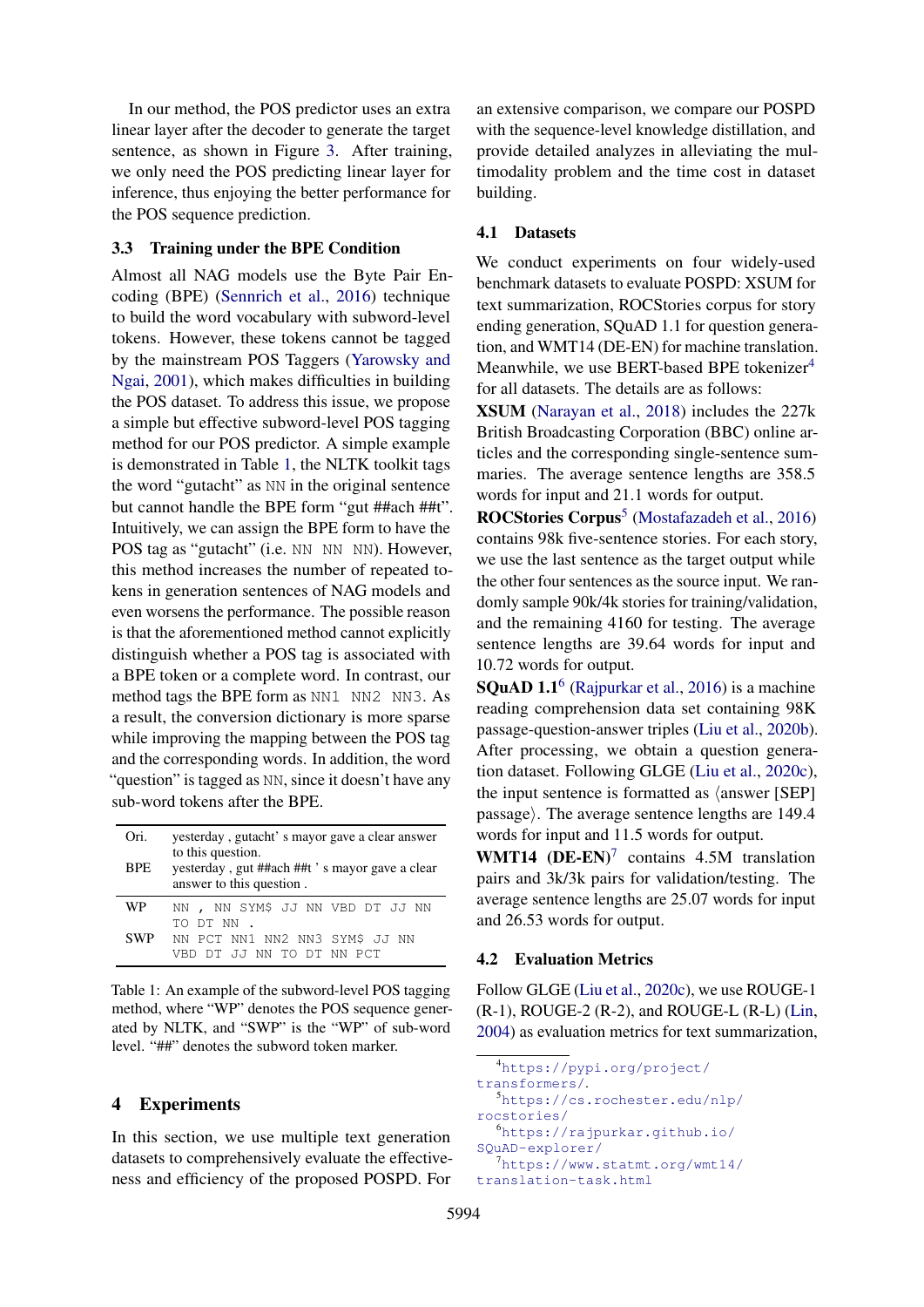while BLEU-4 (B-4) [\(Papineni et al.,](#page-9-15) [2002\)](#page-9-15), Meteor [\(Denkowski and Lavie,](#page-8-13) [2014\)](#page-8-13), and R-L are used in question generation and story ending generation. Meanwhile, BLEU-4 is also the evaluation metric for machine translation to keep in line with previous works [\(Gu et al.,](#page-8-0) [2018\)](#page-8-0).

### 4.3 Baselines and Comparison

In this work, we focus on using iteration-based NAG models as backbones, because they are one of the mainstream NAG structures in current works and perform competitively to AG models without any external system [\(Kasai et al.,](#page-8-14) [2020b\)](#page-8-14). Specifically, we use two representative iteration-based NAG models from recent work, i.e., CMLM [\(Ghazvininejad et al.,](#page-8-5) [2019\)](#page-8-5) and DisCo [\(Kasai et al.,](#page-8-6) [2020a\)](#page-8-6). The details are as follows:

CMLM The conditional masked language model randomly masks some target tokens and predicts them with the remaining ones. In inference, it masks several tokens with the lower "confidence" and retains other tokens with higher "confidence" during iterations, which is called mask-predict inference. Following [Ghazvininejad et al.](#page-8-5) [\(2019\)](#page-8-5), we use same settings for all generation tasks $8$ .

DisCo The disentangled context transformer aims to use different context information when predicting each token, being regarded as an effective improvement of CMLM. For better comparison, we also use mask-predict inference as same as CMLM. Meanwhile, we use the model settings described in [Kasai et al.](#page-8-6)  $(2020a)$  for all generation tasks<sup>[9](#page-5-2)</sup>.

Knowledge Distillation Following [Gu et al.](#page-8-0) [\(2018\)](#page-8-0) which uses a standard transformer [\(Vaswani](#page-10-3) [et al.,](#page-10-3) [2017\)](#page-10-3) as the teacher model to regenerate training set in the greedy method for NAG models (hereinafter described as "Transformer-1 (6- 6)"), we report NAG models' performances on all text generation task when using the distilled training dataset. In the following discussion, the "Transformer-1" and "Transformer-4" denote the beam size of 1 and 4 in the beam search, respectively. Meanwhile, we also report the results of different Transformer model structures, where the " $(6-6)$ " and " $(12-1)$ " denote the version of six encoder layers, six decoder layers and the version of 12 encoder layers, one decoder layers, respectively.

# 4.4 Experimental Settings

We follow the hyperparameters for standard Transformer in [\(Vaswani et al.,](#page-10-3) [2017\)](#page-10-3) for our POS predictor. One minor difference is the layers of encoder and decoder are set to 12 and 1 to make a fair comparison with AG models, respectively. All of the models are implemented based on Fairseq [\(Ott](#page-9-16) [et al.,](#page-9-16) [2019\)](#page-9-16), and we follow the other specific parameter settings for both AG and NAG models in [\(Kasai et al.,](#page-8-14) [2020b\)](#page-8-14). In inference, the length beam, length penalty, and batch size are all set to 1 to calculate the main results (without any postprocessing) and latency. The latency is calculated through using the built-in time statistics function in Fairseq, which is tested on a single NVIDIA Tesla P100 GPU to keep in line with previous works [\(Gu](#page-8-0) [et al.,](#page-8-0) [2018\)](#page-8-0). Meanwhile, the beam size of our POS predictor is set to 5. For the number of iterations, we report the iterations when the NAG model results are converged. In practice, the iterations of two NAG models are 4, 3, 3 and 10 on XSUM, SQuAD1.1, ROCStories and WMT14 (DE-EN).

### <span id="page-5-0"></span>4.5 Main Results

We evaluate the performance of two NAG models (CMLM and DisCo) on four text generation datasets, and further provide the results when using sequence-level data distillation (i.e., "+Distill") and the POSPD (i.e., "+POSPD"), respectively. We report the main results in Table [2](#page-6-0) and the inference time comparison in Table [3,](#page-6-1) from which we can make the following conclusions:

1. POSPD consistently improve NAG models on four text generation dataset to a greater extent compared to knowledge distillation. POSPD consistently improve NAG models on four text generation tasks while knowledge distillation may even degrade performances of the NAG models such as XSUM (row 5 vs. row 6) and SQuAD 1.1 (row 8 vs. row 9). More importantly, although the knowledge distillation improves NAG models by 1.04/1.56 (row 5 vs. row 6, row 8 vs. row 9) on BLEU-4 in WMT14 (DE-EN), POSPD still beats the knowledge distillation version by 0.24/0.19 (row 6 vs. row 7, row 9 vs. row 10) on BLEU-4.

2. Knowledge distillation does not always improve the NAG model as the AG models may get worse performance than NAG. In both text summarization (XSUM) and story ending generation (ROCStories) tasks, the two original NAG models CMLM and DisCo outperform the AG model.

<span id="page-5-1"></span><sup>8</sup>[https://github.com/facebookresearch/](https://github.com/facebookresearch/Mask-Predict) [Mask-Predict](https://github.com/facebookresearch/Mask-Predict)

<span id="page-5-2"></span><sup>9</sup>[https://github.com/facebookresearch/](https://github.com/facebookresearch/DisCo) [DisCo](https://github.com/facebookresearch/DisCo)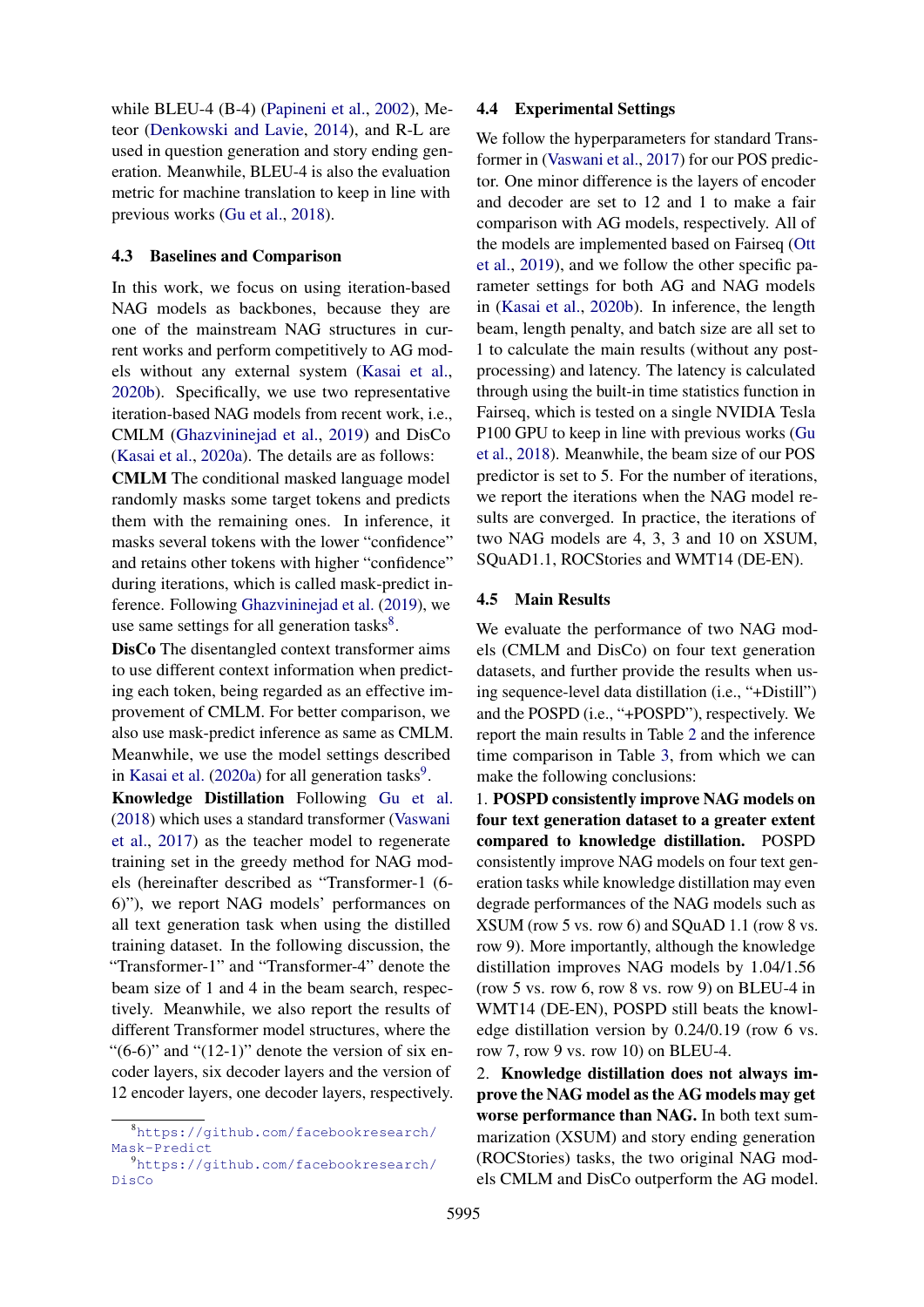<span id="page-6-0"></span>

| Patterns         | Models                                                                                             | <b>XSUM</b>                                                                  | SQuAD 1.1                                                                   | <b>ROCStories</b>                                                        | WMT14                            |
|------------------|----------------------------------------------------------------------------------------------------|------------------------------------------------------------------------------|-----------------------------------------------------------------------------|--------------------------------------------------------------------------|----------------------------------|
|                  | <b>Metrics</b>                                                                                     | $R-1/R-2/R-L$                                                                | B-4/Meteor/R-L                                                              |                                                                          | $B-4$                            |
| AG (row $1-4$ )  | Transformer-1 $(6-6)$<br>Transformer-1 $(12-1)$<br>Transformer-4 $(6-6)$<br>Transformer-4 $(12-1)$ | 19.53/3.38/15.36<br>17.51/2.63/14.18<br>22.98/5.88/18.56<br>17.69/2.72/14.30 | 3.87/9.73/29.34<br>2.84/7.78/26.58<br>4.69/9.95/29.76<br>3.55/7.73/28.15    | 1.89/8.70/23.98<br>1.03/6.99/20.46<br>2.45/8.67/23.85<br>1.52/7.26/20.66 | 31.61<br>27.25<br>33.07<br>28.28 |
| $NAG$ (row 5-10) | <b>CMLM</b><br>+Distill<br>$+$ POSPD<br>DisCo                                                      | 24.95/5.07/19.73<br>20.22/3.49/16.29<br>25.22/5.49/19.93<br>26.85/6.86/21.72 | 3.49/10.68/30.48<br>3.03/9.13/28.91<br>4.29/11.00/30.66<br>3.38/10.33/31.21 | 1.61/9.24/25.01<br>0.30/5.14/16.58<br>1.79/9.37/24.96<br>1.68/9.06/25.10 | 26.48<br>27.28<br>27.52<br>27.21 |
|                  | $+Distill$<br>+POSPD                                                                               | 18.42/3.27/14.92<br>27.39/7.26/22.15                                         | 3.25/8.78/29.57<br>4.20/10.80/30.59                                         | 0.00/4.59/15.72<br>1.72/9.25/25.07                                       | 28.04<br>28.23                   |

<span id="page-6-1"></span>Table 2: Results on four text generation datasets. Bold values represent the maximum values of each column in the NAG pattern.

| Models       | <b>XSUM</b>        | SOuAD 1.1         | <b>ROCStories</b> | WMT14 (DE-EN)       |
|--------------|--------------------|-------------------|-------------------|---------------------|
| <b>POSPD</b> | $105(1.00\times)$  | 69 $(1.00\times)$ | 66 $(1.00\times)$ | $105(1.00\times)$   |
| <b>CMLM</b>  | 132 $(0.79\times)$ | $110(0.62\times)$ | 74 $(0.89\times)$ | 172 $(0.61\times)$  |
| DisCo        | $107(0.98\times)$  | $105(0.66\times)$ | 76 $(0.87\times)$ | 168 $(0.63 \times)$ |

Table 3: Inference speed (ms/sample) comparisons on four text generation datasets.

It is obvious that the adoption of sequence-level knowledge distillation limits the performance of NAG models in these case. More interestingly, in question generation, the AG model outperforms the NAG models with BLUE-4 by 0.4/0.5 (row 3 vs. row 5/row 8), but knowledge distillation degrades NAG models' performance with BLEU-4 by 0.46/0.13 (row 5 vs. row 6, row 8 vs. row 9).

3. POSPD does not bring significant extra time in constraining NAG models' generation while decoding. POSPD maintains its advantage in highspeed inference across all data sets. For example, on the dataset SQuAD 1.1, the inference latency of POSPD is much lower than NAG models  $(1.00 \times \text{vs.})$  $0.62\times/0.66\times$ ). Meanwhile, on the WMT14 (DE-EN) that has the longest average length of the target sentence, POSPD still maintains its advantage in the inference speed. Therefore, our POSPD could constrain the NAG model with the negligible extra time, since POSPD and the NAG model predict sequences (i.e., POS sequence and target sentence) in parallel.

#### 4.6 Further Discussions

There is a loose ending towards the discussion of our POSPD solution. In this section, we conduct discussions to shed light on other interesting properties of POSPD. The discussions are guided by the following three research questions:

Q1: How does POSPD alleviate the multimodality problem?

Q2: Is it time-consuming to build the POS dataset on the new task?

Q3: Does multi-tasking learning object help the POS tag prediction?

### 4.6.1 Discussion on Generated Results (Q1)

To further analyze the role of POSPD and the sequence-level knowledge distillation in alleviating the multimodality problem, we conduct further statistical analyses on the generated results of four datasets. Considering the multimodality problem usually manifests as repeating or missing tokens in the generation sentences, we use two indicators, i.e., the repetition rate and the total number of tokens, to quantify them separately. Concretely, we refer to a "single-token repeat" metric [\(Welleck](#page-10-5) [et al.,](#page-10-5) [2020\)](#page-10-5) and define the repetition rate here as the percentage of the repeated times between two adjacent tokens in the total number of tokens in a sentence, and then average it over the dataset.

The results are shown in Table [4,](#page-7-0) from which we can see both knowledge distillation and POSPD can reduce the repetition rate in NAG models on four datasets, and they are more effective on XSUM datasets with longer sentences. While in token numbers, using knowledge distillation significantly reduces the number of tokens generated by NAG models on XSUM. In contrast, using POSPD remarkably make the length of generated sentences by NAG models close to the reference without increasing the repetition rate.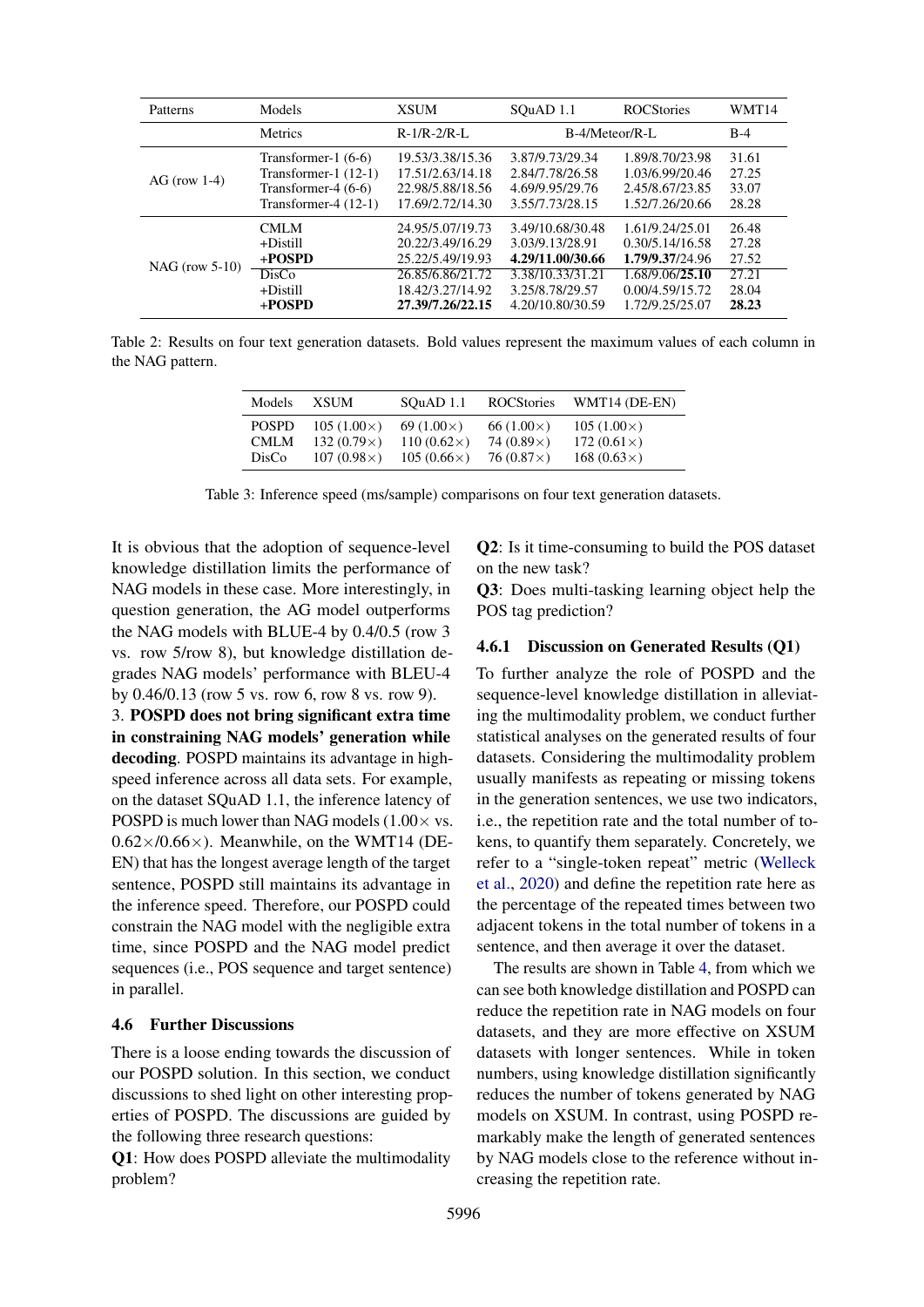<span id="page-7-0"></span>

| Models                               | SOuAD 1.1                                     | <b>XSUM</b>                                   | WMT14                                        | <b>ROCStories</b>                            |
|--------------------------------------|-----------------------------------------------|-----------------------------------------------|----------------------------------------------|----------------------------------------------|
| <b>Metrics</b>                       | Repetition / Tokens                           |                                               |                                              |                                              |
| Reference                            | $\approx 0.0/140786$                          | $\approx 0.0/275003$                          | 0.01/67617                                   | $\approx 0.0/44731$                          |
| <b>CMLM</b><br>$+$ Distill<br>+POSPD | $0.09/-11036$<br>$0.05/-25418$<br>$0.09/+247$ | $0.15/-2616$<br>$0.06/-52643$<br>$0.07/+4570$ | $0.01/-1957$<br>$0.03/+1214$<br>$0.01/+1247$ | $0.06/+69$<br>$0.03/+20058$<br>$0.05/+1297$  |
| DisCo<br>$+Distill$<br>$+$ POSPD     | $0.05/-24364$<br>0.06/-30723<br>$0.02/+1945$  | $0.14/-4641$<br>$0.06/-52643$<br>0.09/-10871  | $0.01/-1957$<br>$0.01/-2026$<br>$0.01/+1257$ | $0.06/+2234$<br>$0.02/+9020$<br>$0.05/+1408$ |

Table 4: Statistical analysis of NAG models' generations. "Reference" denotes the target sentence's reference. "Repetition" and "Tokens" represent the repetition rate and tokens number gap between reference and model outputs, respectively.

#### 4.6.2 Time Cost in Building Datasets (Q2)

Considering that both POSPD and knowledge distillation require the processing of the training dataset when it comes to a new task/dataset (i.e., building the POS data set for POSPD / regenerating the training set for knowledge distillation), we further analyze the time consumption of the two processing steps. As shown in Table [5,](#page-7-1) POSPD has a significant advantage over knowledge distillation in the time consuming of dataset building. Especially on the larger dataset WMT14 (DE-EN), it can save even more time in building datasets, which is beneficial for rapid deployment on new tasks.

<span id="page-7-1"></span>

| Method            | Distill | <b>POSPD</b>        | Samples |
|-------------------|---------|---------------------|---------|
| SOuAD 1.1         | 1086    | 45 $(24.1\times)$   | 75k     |
| <b>ROCStories</b> | 402     | 49 $(8.2\times)$    | 90k     |
| <b>XSUM</b>       | 1850    | 240 $(7.71\times)$  | 200k    |
| WMT14             | 44258   | 5220 $(8.48\times)$ | 4500k   |

Table 5: Time cost (seconds) comparisons in rebuilding datasets on four datasets. The batch size are 100 and 1 for the knowledge distillation and POSPD.

<span id="page-7-2"></span>

| Models         | SOuAD 1.1        | <b>XSUM</b>      |
|----------------|------------------|------------------|
| <b>Metrics</b> | B-4/Meteor/R-L   | $R-1/R-2/R-L$    |
| <b>CMLM</b>    | 3.49/10.68/30.48 | 24.95/5.07/19.73 |
| MT w/o         | 4.18/10.80/31.04 | 25.12/5.24/19.91 |
| MT w/          | 4.29/11.00/30.66 | 25.22/5.49/19.93 |
| DisCo          | 3.38/10.33/31.21 | 26.85/6.86/21.72 |
| MT w/o         | 4.17/10.56/31.05 | 27.00/6.89/21.81 |
| MT w/          | 4.20/10.80/30.59 | 27.39/7.26/22.15 |

Table 6: The ablation study on using multi-task learning strategy in POSPD's training stage. "MT w/o" and "MT w/" denote training the POS predictor in POSPD with/without the multi-tasking learning, respectively.

### 4.6.3 Multi-task Learning Strategy (Q3)

In this part, we analyze the impact of using a multitask learning strategy in POSPD's training stage. For lack of space, we take the ablation study on two datasets of different sizes, i.e., SQuAD 1.1 and XSUM. The results are shown in Table [6.](#page-7-2) Interestingly, predicting the POS sequence directly from the original sentence (i.e., "POSPD w/o") can also improve the performance of the NAG models. More importantly, multi-task learning strategy can improve the performance of POSPD in two datasets with a tiny increase in model parameters (only one linear layer). Meanwhile, it is only used during the POSPD's training stage and does not affect the inference time of POSPD.

# 5 Conclusion

In this paper, we revisit the role of the knowledge distillation in alleviating the multimodality problem of NAG. In brief, we experimentally reflect that the basic assumption of these knowledge distillation methods, the AG model is superior to NAG model, does not always hold for all text generation tasks. To alleviate the multimodality problem, we show a different solution by incorporating linguistic structure into NAG. Extensive experiments demonstrate that our POSPD significantly and consistently improves the NAG models in effectiveness and computational efficacy.

As we tentatively give a successful implementation of leveraging one of the simplest linguistic structures to benefit the NAG models in inference, such paradigm deserves a closer and more detailed exploration. Thus in the future, we will investigate to make the NAG models enjoy the benefits of incorporating diverse and abundant linguistic structures in a more superior way. In addition, our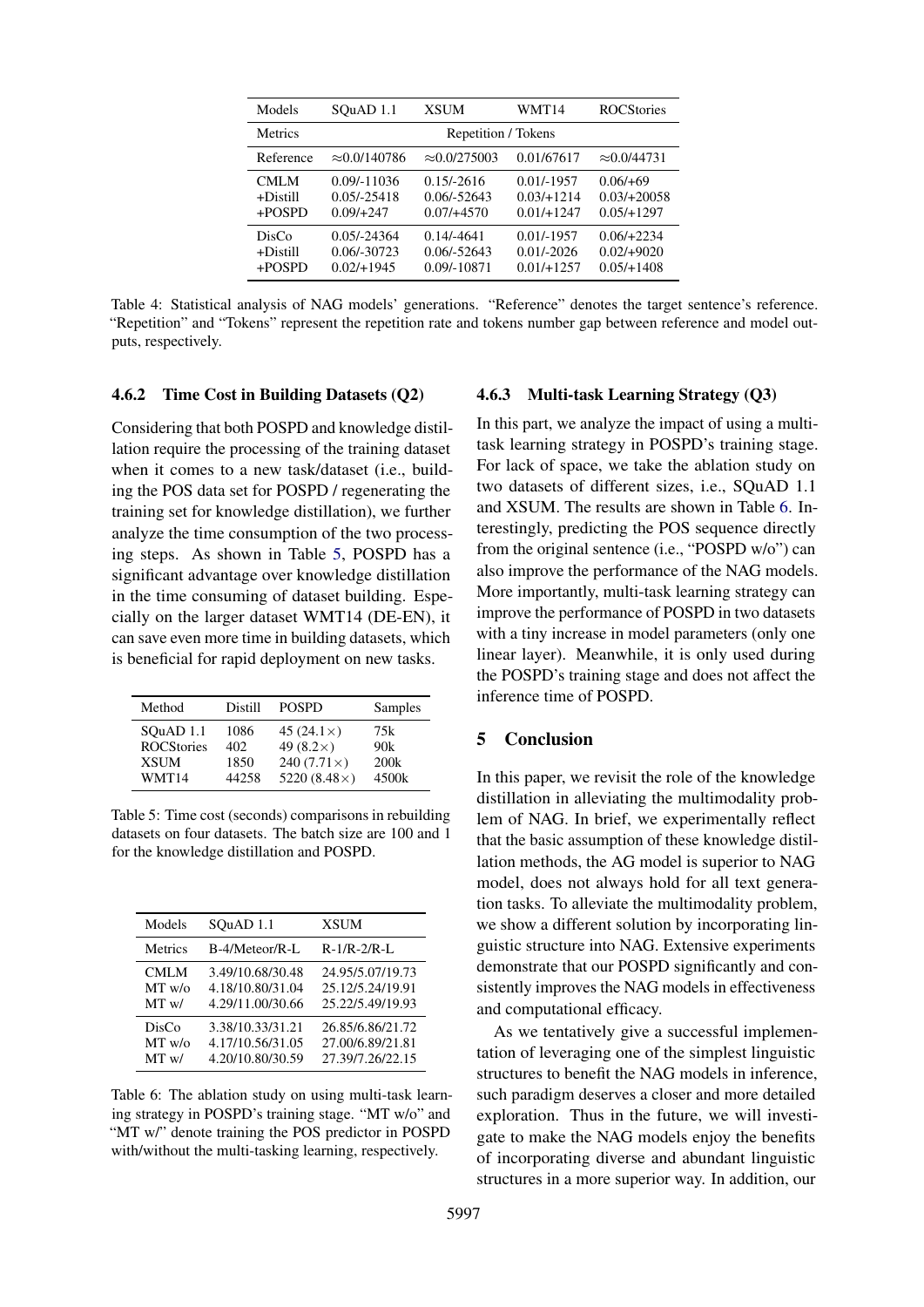experimental results suggest that future work might need to consider wider ranges of generation tasks instead of only machine translation when assessing the performance of NAG models.

# Acknowledgments

This work was supported in part by the National Key RD Program of China under Grant 2020YFB1406702, in part by NFSC under Grant 61625204, 61836006, and the Science and Technology Major Project of Sichuan province under Grant 2020YFG0478.

# **References**

- <span id="page-8-2"></span>Douglass Cutting, Julian Kupiec, Jan Pedersen, and Penelope Sibun. 1992. A practical part-of-speech tagger. In *Third Conference on Applied Natural Language Processing*, pages 133–140.
- <span id="page-8-13"></span>Michael J. Denkowski and Alon Lavie. 2014. [Me](https://doi.org/10.3115/v1/w14-3348)[teor universal: Language specific translation eval](https://doi.org/10.3115/v1/w14-3348)[uation for any target language.](https://doi.org/10.3115/v1/w14-3348) In *Proceedings of the Ninth Workshop on Statistical Machine Translation, WMT@ACL 2014, June 26-27, 2014, Baltimore, Maryland, USA*, pages 376–380. The Association for Computer Linguistics.
- <span id="page-8-10"></span>Akiko Eriguchi, Yoshimasa Tsuruoka, and Kyunghyun Cho. 2017. [Learning to parse and translate improves](https://doi.org/10.18653/v1/P17-2012) [neural machine translation.](https://doi.org/10.18653/v1/P17-2012) In *Proceedings of the 55th Annual Meeting of the Association for Computational Linguistics, ACL 2017, Vancouver, Canada, July 30 - August 4, Volume 2: Short Papers*, pages 72–78. Association for Computational Linguistics.
- <span id="page-8-12"></span>Theodoros Evgeniou and Massimiliano Pontil. 2004. Regularized multi–task learning. In *Proceedings of the tenth ACM SIGKDD international conference on Knowledge discovery and data mining*, pages 109– 117.
- <span id="page-8-11"></span>Xiaocheng Feng, Zhangyin Feng, Wanlong Zhao, Bing Qin, and Ting Liu. 2020. [Enhanced neural](https://doi.org/10.1007/s11036-020-01582-8) [machine translation by joint decoding with word](https://doi.org/10.1007/s11036-020-01582-8) [and pos-tagging sequences.](https://doi.org/10.1007/s11036-020-01582-8) *Mob. Networks Appl.*, 25(5):1722–1728.
- <span id="page-8-9"></span>Michel Galley, Jonathan Graehl, Kevin Knight, Daniel Marcu, Steve DeNeefe, Wei Wang, and Ignacio Thayer. 2006. Scalable inference and training of context-rich syntactic translation models. In *Proceedings of the 21st International Conference on Computational Linguistics and 44th Annual Meeting of the Association for Computational Linguistics*, pages 961–968.
- <span id="page-8-8"></span>Marjan Ghazvininejad, Vladimir Karpukhin, Luke Zettlemoyer, and Omer Levy. 2020. [Aligned cross](http://proceedings.mlr.press/v119/ghazvininejad20a.html) [entropy for non-autoregressive machine translation.](http://proceedings.mlr.press/v119/ghazvininejad20a.html) In *Proceedings of the 37th International Conference*

*on Machine Learning, ICML 2020, 13-18 July 2020, Virtual Event*, volume 119 of *Proceedings of Machine Learning Research*, pages 3515–3523. PMLR.

- <span id="page-8-5"></span>Marjan Ghazvininejad, Omer Levy, Yinhan Liu, and Luke Zettlemoyer. 2019. [Mask-predict: Parallel](https://doi.org/10.18653/v1/D19-1633) [decoding of conditional masked language models.](https://doi.org/10.18653/v1/D19-1633) In *Proceedings of the 2019 Conference on Empirical Methods in Natural Language Processing and the 9th International Joint Conference on Natural Language Processing, EMNLP-IJCNLP 2019, Hong Kong, China, November 3-7, 2019*, pages 6111– 6120. Association for Computational Linguistics.
- <span id="page-8-0"></span>Jiatao Gu, James Bradbury, Caiming Xiong, Victor O. K. Li, and Richard Socher. 2018. [Non](https://openreview.net/forum?id=B1l8BtlCb)[autoregressive neural machine translation.](https://openreview.net/forum?id=B1l8BtlCb) In *6th International Conference on Learning Representations, ICLR 2018, Vancouver, BC, Canada, April 30 - May 3, 2018, Conference Track Proceedings*. Open-Review.net.
- <span id="page-8-4"></span>Junliang Guo, Xu Tan, Linli Xu, Tao Qin, Enhong Chen, and Tie-Yan Liu. 2020a. Fine-tuning by curriculum learning for non-autoregressive neural machine translation. In *Proceedings of the AAAI Conference on Artificial Intelligence*, volume 34, pages 7839–7846.
- <span id="page-8-7"></span>Junliang Guo, Linli Xu, and Enhong Chen. 2020b. Jointly masked sequence-to-sequence model for nonautoregressive neural machine translation. In *Proceedings of the 58th Annual Meeting of the Association for Computational Linguistics*, pages 376–385.
- <span id="page-8-6"></span>Jungo Kasai, James Cross, Marjan Ghazvininejad, and Jiatao Gu. 2020a. [Non-autoregressive machine](http://proceedings.mlr.press/v119/kasai20a.html) [translation with disentangled context transformer.](http://proceedings.mlr.press/v119/kasai20a.html) In *Proceedings of the 37th International Conference on Machine Learning, ICML 2020, 13-18 July 2020, Virtual Event*, volume 119 of *Proceedings of Machine Learning Research*, pages 5144–5155. PMLR.
- <span id="page-8-14"></span>Jungo Kasai, Nikolaos Pappas, Hao Peng, James Cross, and Noah A. Smith. 2020b. [Deep encoder, shallow](http://arxiv.org/abs/2006.10369) [decoder: Reevaluating the speed-quality tradeoff in](http://arxiv.org/abs/2006.10369) [machine translation.](http://arxiv.org/abs/2006.10369) *CoRR*, abs/2006.10369.
- <span id="page-8-1"></span>Yoon Kim and Alexander M. Rush. 2016. [Sequence](https://doi.org/10.18653/v1/d16-1139)[level knowledge distillation.](https://doi.org/10.18653/v1/d16-1139) In *Proceedings of the 2016 Conference on Empirical Methods in Natural Language Processing, EMNLP 2016, Austin, Texas, USA, November 1-4, 2016*, pages 1317–1327. The Association for Computational Linguistics.
- <span id="page-8-3"></span>Zhuohan Li, Zi Lin, Di He, Fei Tian, Tao Qin, Liwei Wang, and Tie-Yan Liu. 2019. [Hint-based](https://doi.org/10.18653/v1/D19-1573) [training for non-autoregressive machine translation.](https://doi.org/10.18653/v1/D19-1573) In *Proceedings of the 2019 Conference on Empirical Methods in Natural Language Processing and the 9th International Joint Conference on Natural Language Processing, EMNLP-IJCNLP 2019, Hong Kong, China, November 3-7, 2019*, pages 5707– 5712. Association for Computational Linguistics.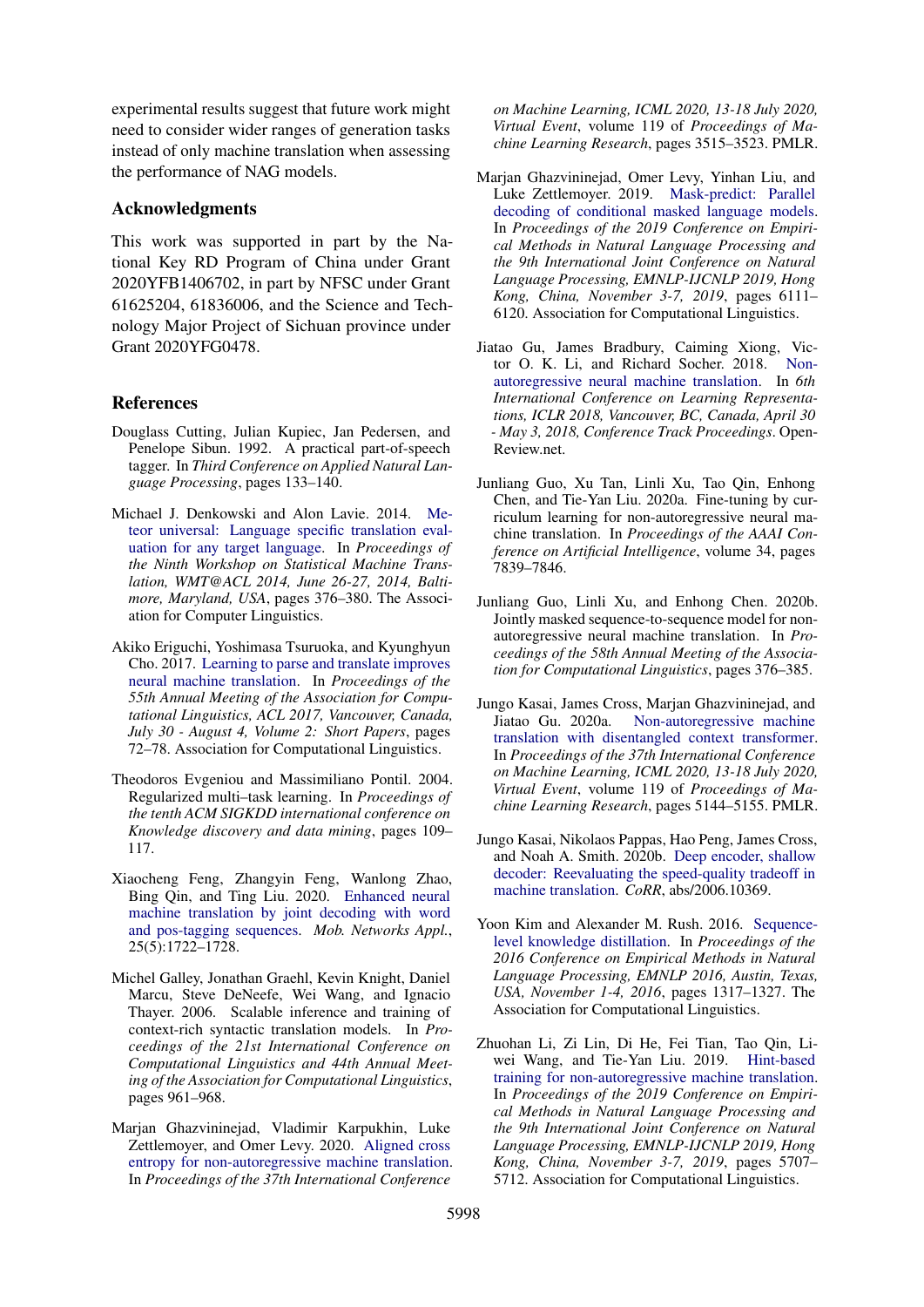- <span id="page-9-14"></span>Chin-Yew Lin. 2004. [ROUGE: A package for auto](https://www.aclweb.org/anthology/W04-1013)[matic evaluation of summaries.](https://www.aclweb.org/anthology/W04-1013) In *Text Summarization Branches Out*, pages 74–81, Barcelona, Spain. Association for Computational Linguistics.
- <span id="page-9-6"></span>Dayiheng Liu, Jie Fu, Pengfei Liu, and Jiancheng Lv. 2019. Tigs: An inference algorithm for text infilling with gradient search. In *ACL*.
- <span id="page-9-5"></span>Dayiheng Liu, Jie Fu, Yidan Zhang, Chris Pal, and Jiancheng Lv. 2020a. Revision in continuous space: Unsupervised text style transfer without adversarial learning. In *AAAI*.
- <span id="page-9-12"></span>Dayiheng Liu, Yeyun Gong, Jie Fu, Yu Yan, Jiusheng Chen, Jiancheng Lv, Nan Duan, and Ming Zhou. 2020b. [Tell me how to ask again: Question data](https://doi.org/10.18653/v1/2020.emnlp-main.467) [augmentation with controllable rewriting in contin](https://doi.org/10.18653/v1/2020.emnlp-main.467)[uous space.](https://doi.org/10.18653/v1/2020.emnlp-main.467) In *Proceedings of the 2020 Conference on Empirical Methods in Natural Language Processing, EMNLP 2020, Online, November 16-20, 2020*, pages 5798–5810. Association for Computational Linguistics.
- <span id="page-9-13"></span>Dayiheng Liu, Yu Yan, Yeyun Gong, Weizhen Qi, Hang Zhang, Jian Jiao, Weizhu Chen, Jie Fu, Linjun Shou, Ming Gong, Pengcheng Wang, Jiusheng Chen, Daxin Jiang, Jiancheng Lv, Ruofei Zhang, Winnie Wu, Ming Zhou, and Nan Duan. 2020c. [GLGE: A](http://arxiv.org/abs/2011.11928) [new general language generation evaluation bench](http://arxiv.org/abs/2011.11928)[mark.](http://arxiv.org/abs/2011.11928) *CoRR*, abs/2011.11928.
- <span id="page-9-2"></span>Jinglin Liu, Yi Ren, Xu Tan, Chen Zhang, Tao Qin, Zhou Zhao, and Tie-Yan Liu. 2020d. [Task-level cur](https://doi.org/10.24963/ijcai.2020/534)[riculum learning for non-autoregressive neural ma](https://doi.org/10.24963/ijcai.2020/534)[chine translation.](https://doi.org/10.24963/ijcai.2020/534) In *Proceedings of the Twenty-Ninth International Joint Conference on Artificial Intelligence, IJCAI 2020*, pages 3861–3867. ijcai.org.
- <span id="page-9-7"></span>Yang Liu, Qun Liu, and Shouxun Lin. 2006. [Tree](https://doi.org/10.3115/1220175.1220252)[to-string alignment template for statistical machine](https://doi.org/10.3115/1220175.1220252) [translation.](https://doi.org/10.3115/1220175.1220252) In *Proceedings of the 21st International Conference on Computational Linguistics and 44th Annual Meeting of the Association for Computational Linguistics*, pages 609–616, Sydney, Australia. Association for Computational Linguistics.
- <span id="page-9-0"></span>Xuezhe Ma, Chunting Zhou, Xian Li, Graham Neubig, and Eduard H. Hovy. 2019. [Flowseq: Non](https://doi.org/10.18653/v1/D19-1437)[autoregressive conditional sequence generation with](https://doi.org/10.18653/v1/D19-1437) [generative flow.](https://doi.org/10.18653/v1/D19-1437) In *Proceedings of the 2019 Conference on Empirical Methods in Natural Language Processing and the 9th International Joint Conference on Natural Language Processing, EMNLP-IJCNLP 2019, Hong Kong, China, November 3-7, 2019*, pages 4281–4291. Association for Computational Linguistics.
- <span id="page-9-10"></span>Nasrin Mostafazadeh, Nathanael Chambers, Xiaodong He, Devi Parikh, Dhruv Batra, Lucy Vanderwende, Pushmeet Kohli, and James F. Allen. 2016. [A cor](https://doi.org/10.18653/v1/n16-1098)[pus and cloze evaluation for deeper understanding](https://doi.org/10.18653/v1/n16-1098) [of commonsense stories.](https://doi.org/10.18653/v1/n16-1098) In *NAACL HLT 2016, The 2016 Conference of the North American Chapter of the Association for Computational Linguistics: Human Language Technologies, San Diego California,*

*USA, June 12-17, 2016*, pages 839–849. The Association for Computational Linguistics.

- <span id="page-9-9"></span>Shashi Narayan, Shay B. Cohen, and Mirella Lapata. 2018. [Don't give me the details, just the summary!](https://doi.org/10.18653/v1/d18-1206) [topic-aware convolutional neural networks for ex](https://doi.org/10.18653/v1/d18-1206)[treme summarization.](https://doi.org/10.18653/v1/d18-1206) In *Proceedings of the 2018 Conference on Empirical Methods in Natural Language Processing, Brussels, Belgium, October 31 - November 4, 2018*, pages 1797–1807. Association for Computational Linguistics.
- <span id="page-9-16"></span>Myle Ott, Sergey Edunov, Alexei Baevski, Angela Fan, Sam Gross, Nathan Ng, David Grangier, and Michael Auli. 2019. fairseq: A fast, extensible toolkit for sequence modeling. In *Proceedings of NAACL-HLT 2019: Demonstrations*.
- <span id="page-9-15"></span>Kishore Papineni, Salim Roukos, Todd Ward, and Wei-Jing Zhu. 2002. [Bleu: a method for automatic eval](https://doi.org/10.3115/1073083.1073135)[uation of machine translation.](https://doi.org/10.3115/1073083.1073135) In *Proceedings of the 40th Annual Meeting of the Association for Computational Linguistics, July 6-12, 2002, Philadelphia, PA, USA*, pages 311–318. ACL.
- <span id="page-9-11"></span>Pranav Rajpurkar, Jian Zhang, Konstantin Lopyrev, and Percy Liang. 2016. [Squad: 100, 000+ questions for](https://doi.org/10.18653/v1/d16-1264) [machine comprehension of text.](https://doi.org/10.18653/v1/d16-1264) In *Proceedings of the 2016 Conference on Empirical Methods in Natural Language Processing, EMNLP 2016, Austin, Texas, USA, November 1-4, 2016*, pages 2383–2392. The Association for Computational Linguistics.
- <span id="page-9-1"></span>Qiu Ran, Yankai Lin, Peng Li, and Jie Zhou. 2020. [Learning to recover from multi-modality errors for](https://www.aclweb.org/anthology/2020.acl-main.277/) [non-autoregressive neural machine translation.](https://www.aclweb.org/anthology/2020.acl-main.277/) In *Proceedings of the 58th Annual Meeting of the Association for Computational Linguistics, ACL 2020, Online, July 5-10, 2020*, pages 3059–3069. Association for Computational Linguistics.
- <span id="page-9-4"></span>Chitwan Saharia, William Chan, Saurabh Saxena, and Mohammad Norouzi. 2020. [Non-autoregressive ma](https://www.aclweb.org/anthology/2020.emnlp-main.83/)[chine translation with latent alignments.](https://www.aclweb.org/anthology/2020.emnlp-main.83/) In *Proceedings of the 2020 Conference on Empirical Methods in Natural Language Processing, EMNLP 2020, Online, November 16-20, 2020*, pages 1098–1108. Association for Computational Linguistics.
- <span id="page-9-8"></span>Rico Sennrich, Barry Haddow, and Alexandra Birch. 2016. [Neural machine translation of rare words with](https://doi.org/10.18653/v1/p16-1162) [subword units.](https://doi.org/10.18653/v1/p16-1162) In *Proceedings of the 54th Annual Meeting of the Association for Computational Linguistics, ACL 2016, August 7-12, 2016, Berlin, Germany, Volume 1: Long Papers*. The Association for Computer Linguistics.
- <span id="page-9-3"></span>Zhiqing Sun, Zhuohan Li, Haoqing Wang, Di He, Zi Lin, and Zhi-Hong Deng. 2019. [Fast structured](http://papers.nips.cc/paper/8566-fast-structured-decoding-for-sequence-models) [decoding for sequence models.](http://papers.nips.cc/paper/8566-fast-structured-decoding-for-sequence-models) In *Advances in Neural Information Processing Systems 32: Annual Conference on Neural Information Processing Systems 2019, NeurIPS 2019, December 8-14, 2019, Vancouver, BC, Canada*, pages 3011–3020.